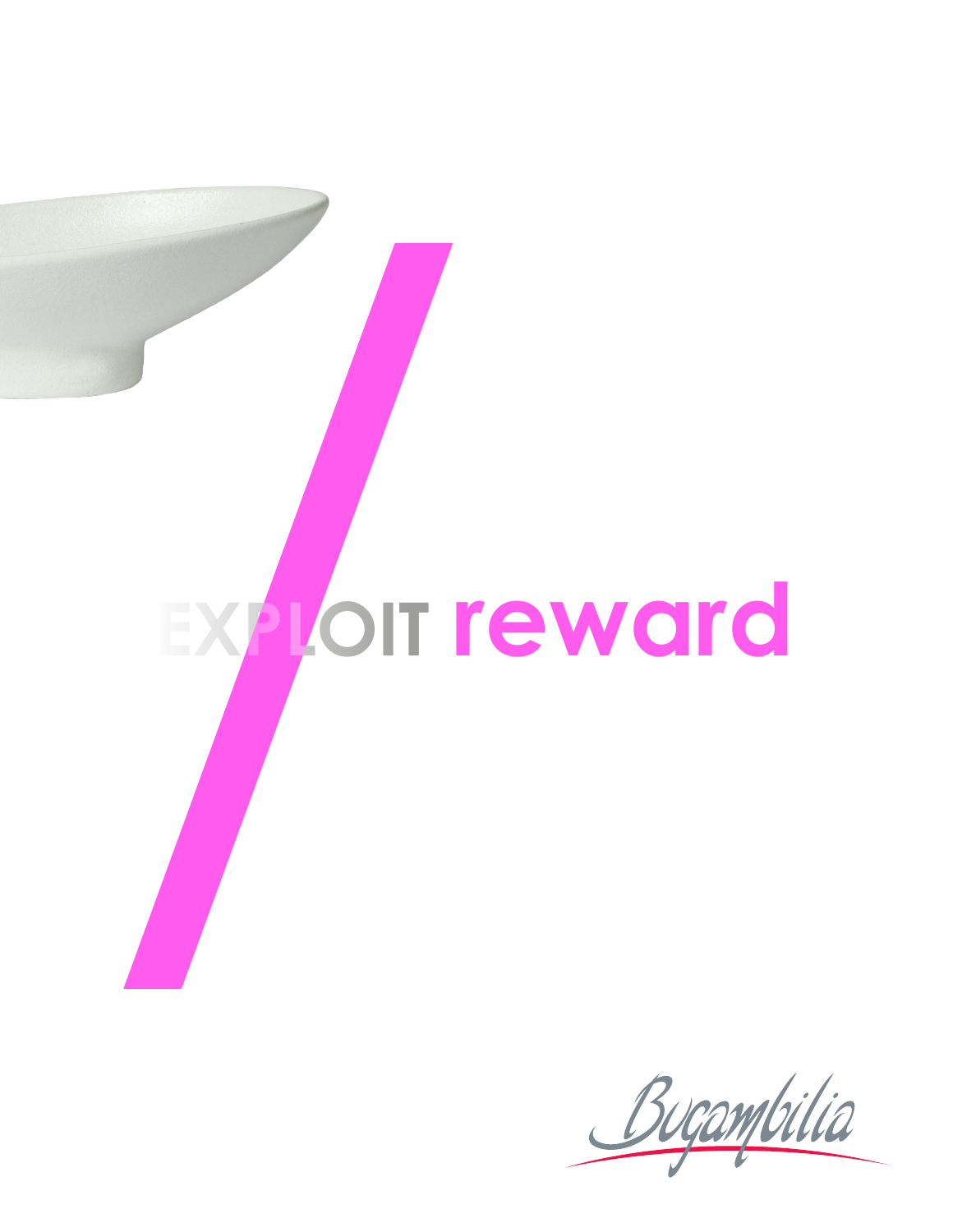rbilia



info@fsg.uk.com www.fsg.uk.com +44 (0) 115 9767090

## **buffet and displayware**

- sand cast aluminium
- resin coated
- made to last

CRD02

- commerical dishwasher safe
- maintains temperature for longer
- resistance to peeling or tarnishing

Exploiting workers in impoverished areas of our world is a growing problem. *Bugambilia*, an artisanal brand from GET does exactly the opposite of that. Manufactured in a small village situated to the northwest of Mexico City, the factory rewards its workers by paying them as much as 3-5 times the average wage.



\*made to order in 23 colours, contact us for further information



FRS44

BSD14 FUL04

| <b>Item Code</b>  | <b>Description</b>              | <b>Size</b>        | Capacity | <b>Case Quantity</b> |
|-------------------|---------------------------------|--------------------|----------|----------------------|
| <b>BO204</b>      | oval sphere platter             | 43 x 23 x 14cm     | 1.3L     |                      |
| FRD31             | texas bowl                      | $14 \times 7$ cm   | 576ml    |                      |
| MJS02             | molcajete                       | $14 \times 8$ cm   | 550ml    |                      |
| <b>BR014</b>      | round bowl                      | $37 \times 11$ cm  | 5.5L     |                      |
| CRD <sub>02</sub> | condiment bowl                  | $12 \times 5.5$ cm | 148ml    |                      |
| FRS44             | shallow sphere bowl             | 32.5 x 14cm        | 3.5L     |                      |
| BSD14             | deep square bowl                | $29 \times 9$ cm   | 3.4L     |                      |
| FUL04             | rectangular fruit bowl with lip | 53 x 30 x 12cm     | 4L       |                      |